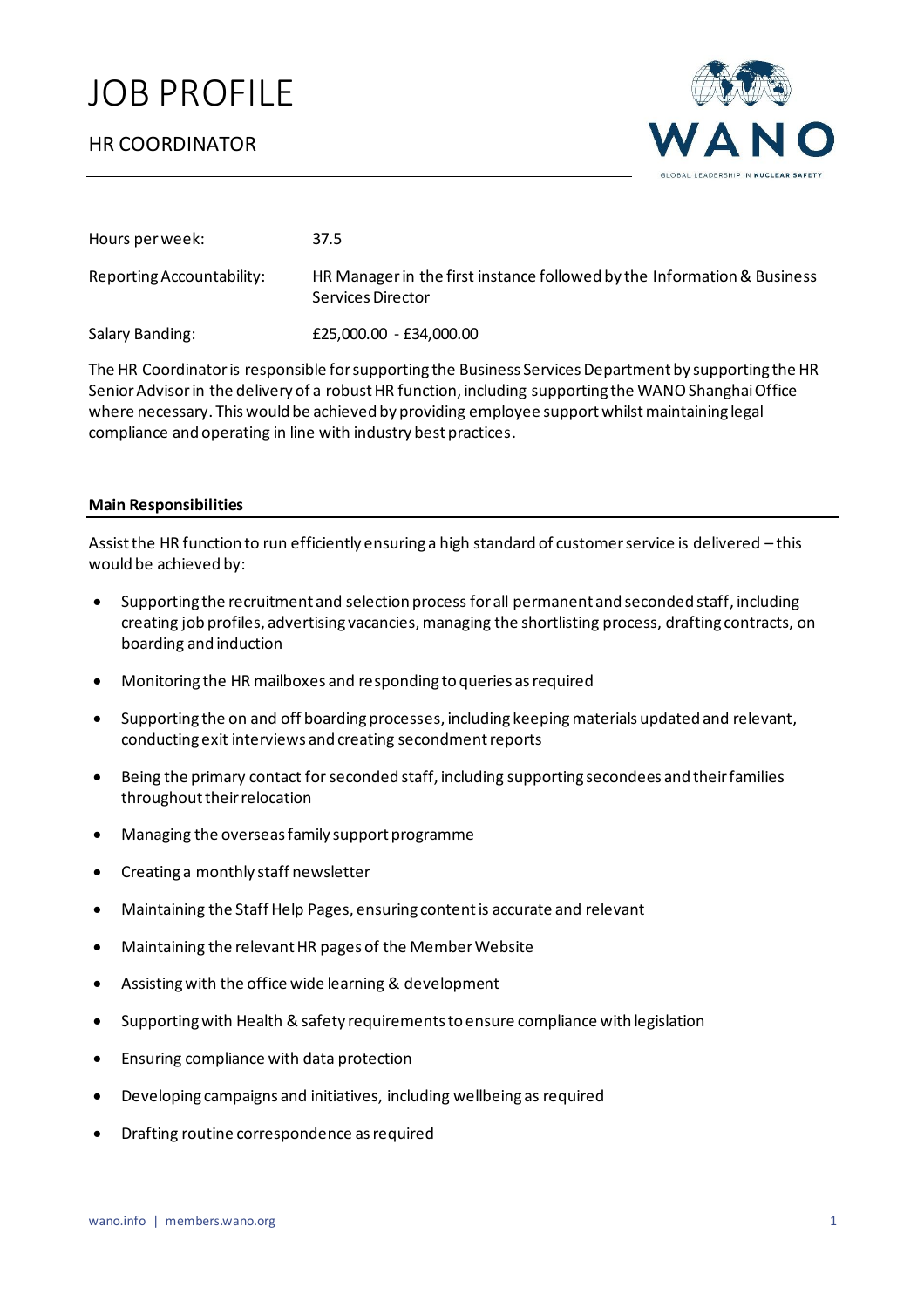#### WANO | Job Profile HR Coordinator

- Maintaining personnel files and the HRIS
- Supporting the implementation of the HR business plan

The above list of responsibilities is not exhaustive and WANO reserves the right to amend the post holder' responsibilities from time to time to support business needs.

#### **Personal Characteristics**

### **Essential**

- Excellent inter-personal (relationship) skills with a proven ability to communicate with peers at all levels
- A proven ability to work effectively with people from international cultures and backgrounds
- A strong commitment to WANO's mission
- High level of customer service, interpersonal, and follow-up skills
- The ability to influence stakeholders at all levels
- Conscientious with a focus on accuracy and attention to detail. Have a proactive and flexible approach
- Willingness to learn/develop new skills
- Ability to self-manage, organise, and prioritise tasks and work under pressure.
- Ability to demonstrate the WANO London Office Behaviours (page 4)

#### **Qualifications**

#### **Essential**

- Educated up to GCSE Level or equivalent
- Excellent command of the English language, both verbally and written. As a minimum, certified English skills at C1 level of the Common European Framework of Reference for Languages (or equivalent) are required

#### **Desirable**

- English skills at C2 level of the European Framework for Languages (or equivalent)
- CIPD qualified
- Holds Microsoft Office Specialist certifications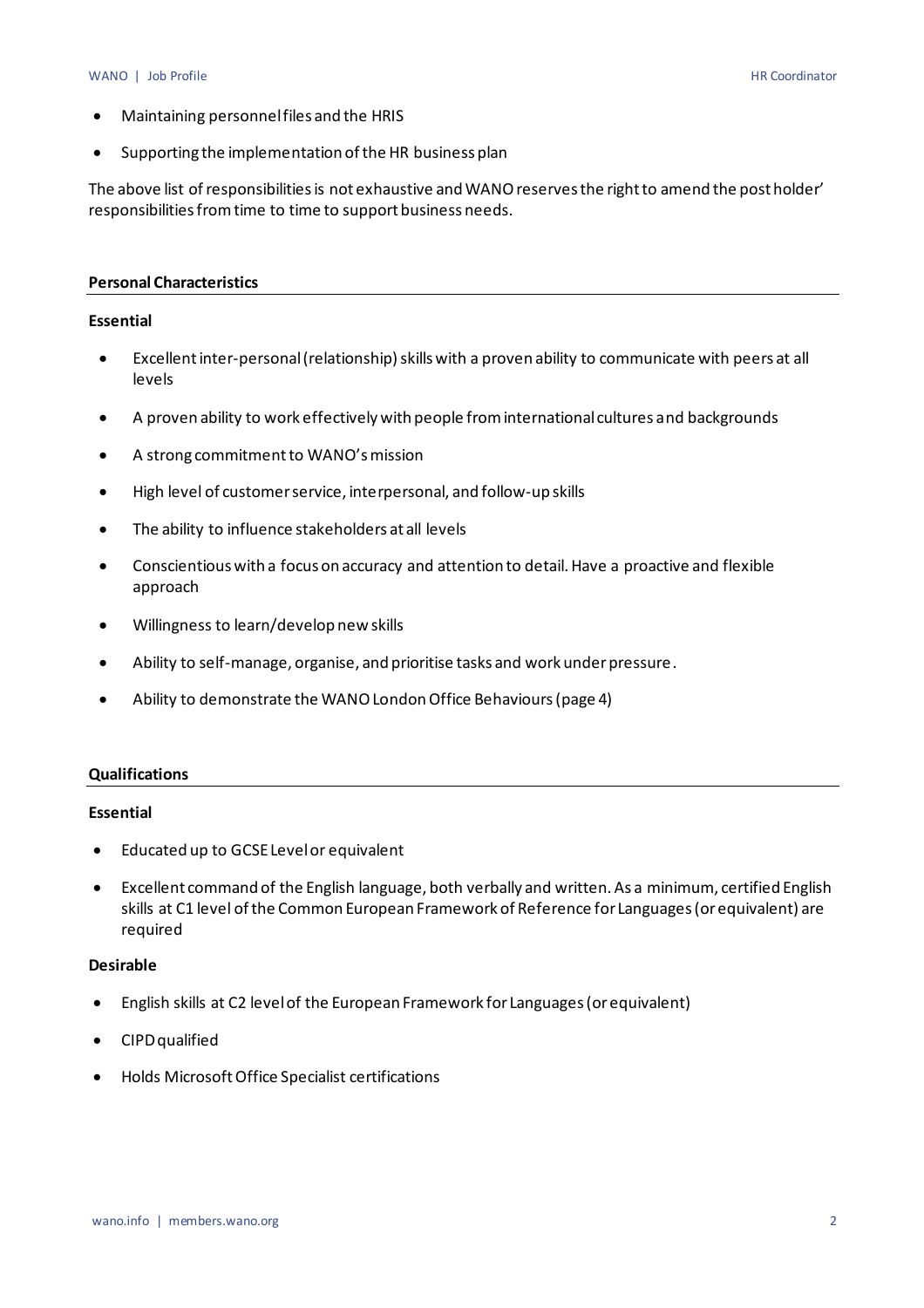## **Experience**

#### **Essential**

- Experience working in a generalist HR role
- Up to date knowledge of UK employment law
- Demonstrable experience in recruitment and selection processes
- Experience of Microsoft packages

## **Desirable**

- Experience with relocation of workers to and from UK
- Basic understanding of UK requirements for work permits and visas, tax requirement, and benefits
- Bilingual

## **Development Opportunities**

After demonstrating a solid ability to deliver the role of a HR Coordinator there are a number of development opportunities available to you such as moving into a HR Advisor role.